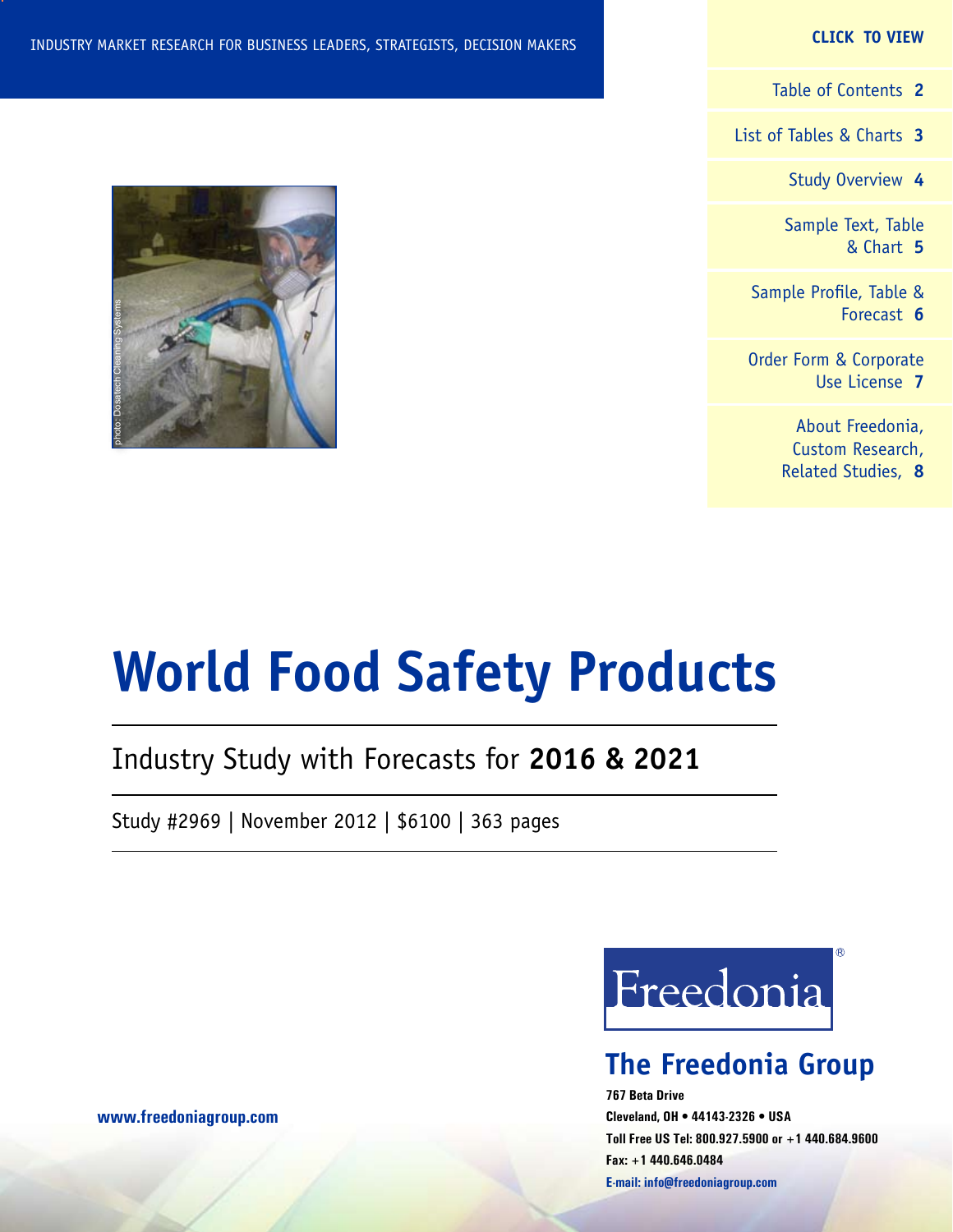### <span id="page-1-0"></span>Study #2969 November 2012 \$6100 363 Pages

## **World Food Safety Products**

Industry Study with Forecasts for *2016 & 2021*

## **Table of Contents**

### Executive Summary

### Market EnvironmenT

| World Economic Overview  4                  |
|---------------------------------------------|
| Recent Historical Trends  5                 |
| Macroeconomic Outlook 6                     |
| World Demographic Outlook10                 |
|                                             |
| Urbanization Patterns 12                    |
| World Per Capita Gross Domestic Product14   |
| World Personal Consumption                  |
|                                             |
| World Agricultural Outlook 18               |
| World Food/Beverage Manufacturing Outlook20 |
| Food Safety Product Demand/Food             |
| & Beverage MVA Relationship23               |
| World Food Distribution Trends25            |
|                                             |
| World Foodservice Industry Outlook 30       |
| World Food-Related Illness Trends32         |
|                                             |

### **OVERVIEW**

| Disposable Gloves54               |  |
|-----------------------------------|--|
| Smart Labels & Tags54             |  |
| Software & Tracking Systems54     |  |
| All Other Food Safety Products 55 |  |
|                                   |  |
|                                   |  |
| Foodservice Establishments63      |  |
|                                   |  |
|                                   |  |
|                                   |  |
|                                   |  |
|                                   |  |
| Smart Labels & Tags77             |  |
|                                   |  |

### NORTH AMERICA

| Food Safety Product Demand85 |  |
|------------------------------|--|
|                              |  |
|                              |  |
|                              |  |

### WESTERN EUROPE

|--|--|

| Food Safety Product Demand 112 |  |
|--------------------------------|--|
|                                |  |
|                                |  |
|                                |  |
|                                |  |
|                                |  |
|                                |  |
| Other Western Europe  147      |  |

### ASIA/PACIFIC

| Food Safety Product Demand 156 |  |
|--------------------------------|--|
|                                |  |
|                                |  |
|                                |  |
|                                |  |
|                                |  |
|                                |  |
|                                |  |
|                                |  |

### OTHER REGIONS

| Central & South America  199      |  |
|-----------------------------------|--|
| Food Safety Product Demand  201   |  |
|                                   |  |
| Other Central & South America 208 |  |
|                                   |  |
| Food Safety Product Demand  216   |  |
|                                   |  |
| Other Eastern Europe 223          |  |
|                                   |  |

### INDUSTRY STRUCTURE

| Disinfectants & Sanitizers  243 |  |
|---------------------------------|--|
| Disinfection Equipment  244     |  |
| Diagnostic Products  245        |  |
| Acquisitions & Divestitures 247 |  |
| Cooperative Agreements 251      |  |
| Competitive Strategies 254      |  |
| Marketing & Distribution  256   |  |

### Company Profiles

| Agilent Technologies  260                |  |
|------------------------------------------|--|
|                                          |  |
| Barry-Wehmiller Companies  264           |  |
| Becton, Dickinson, and Company 265       |  |
| Bio-Rad Laboratories  267                |  |
|                                          |  |
|                                          |  |
|                                          |  |
|                                          |  |
|                                          |  |
| Denki Kaqaku Koqyo Kabushiki Kaisha  282 |  |
|                                          |  |
| DuPont (EI) de Nemours 284               |  |
|                                          |  |

| Ecolab Incorporated  287                     |  |
|----------------------------------------------|--|
|                                              |  |
|                                              |  |
| Guangzhou Da Yuan Food Safety Technology 294 |  |
|                                              |  |
|                                              |  |
| John Bean Technologies 299                   |  |
|                                              |  |
| Lilly (Eli) and Company 303                  |  |
|                                              |  |
|                                              |  |
| Purfresh Incorporated 311                    |  |
|                                              |  |
|                                              |  |
|                                              |  |
|                                              |  |
|                                              |  |
| Sealed Air Corporation  321                  |  |
|                                              |  |
|                                              |  |
| Strategic Diagnostics  328                   |  |
| Tetra Laval International 331                |  |
| Thermo Fisher Scientific  334                |  |
|                                              |  |
|                                              |  |
|                                              |  |
| Other Companies Mentioned in Study  342      |  |

Freedonia

## **List of Tables/Charts**

#### Executive Summary 1 Summary Table...................................... 3

| <b>MARKET ENVIRONMENT</b>                     |
|-----------------------------------------------|
| 1 World Gross Domestic Product by Region10    |
| 2 World Population by Region 12               |
| 3 World Urban Population by Region 14         |
| 4 World Per Capita Gross Domestic             |
| Product by Region16                           |
| 5 World Personal Consumption                  |
| Expenditures by Region 18                     |
| 6 World Agricultural Value Added by Region 20 |
| 7 World Food & Beverage Manufacturing         |
| Value Added by Region 22                      |
| Cht Food Safety Product Demand/Food &         |
| Beverage MVA Relationship, 201124             |
| Cht Food Distribution Industry Flowchart28    |
| 8 World Foodservice Revenues by Region  32    |
|                                               |
|                                               |

### **OVERVIEW**

| 1 World Food Safety Product |
|-----------------------------|
|                             |

(continued on following page)

### [Click here to purchase online](http://www.freedoniagroup.com/DocumentDetails.aspx?Referrerid=FM-Bro&StudyID=2969)

### **Page 2 [Order now, click here!](#page-6-0)**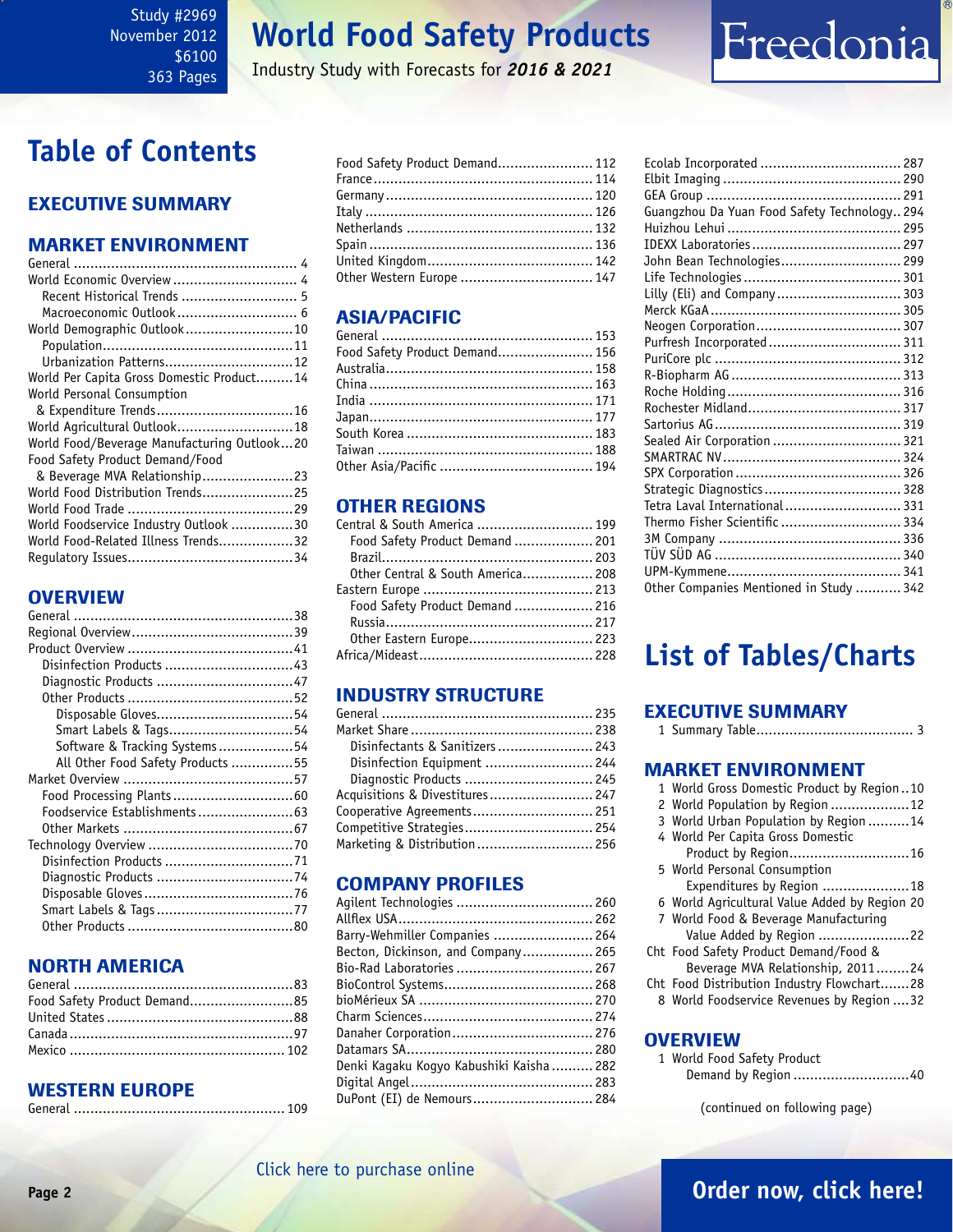<span id="page-2-0"></span>Study #2969 November 2012 \$6100 363 Pages

## **World Food Safety Products**

Industry Study with Forecasts for *2016 & 2021*

## **List of Tables/Charts**

#### (continued from previous page)

| Cht World Food Safety Product            |
|------------------------------------------|
| Demand by Region, 2011 41                |
| 2 World Food Safety Product              |
| Demand by Type 42                        |
| Cht World Food Safety Product            |
| Demand by Type, 201143                   |
| 3 World Disinfection Product Demand      |
| in Food Safety by Region & Type46        |
| Cht World Disinfection Product Demand    |
| in Food Safety by Region, 2011 47        |
| 4 World Diagnostic Product Demand        |
| in Food Safety by Region & Type51        |
| Cht World Diagnostic Product Demand      |
| in Food Safety by Region, 2011 52        |
| 5 World Other Food Safety Product        |
| Demand by Region & Type53                |
| Cht World Other Food Safety Product      |
| Demand by Region, 2011 57                |
| 6 World Food Safety Product              |
| Demand by Market 59                      |
| Cht World Food Safety Product            |
| Demand by Market, 201159                 |
| 7 World Food Processing Plant Market for |
| Food Safety Products by Region 62        |
| Cht World Food Processing Plant Market   |
| for Food Safety Products, 2011  63       |
| 8 World Foodservice Market for Food      |
| Safety Products by Region66              |
| Cht World Foodservice Market for Food    |
| Safety Products by Region, 201167        |
| 9 World Other Markets for Food Safety    |
| Products by Region & Application69       |
| Cht World Other Markets for Food Safety  |
|                                          |

### NORTH AMERICA

| 1 North America: Food Safety Product   |
|----------------------------------------|
| Market Environment 85                  |
| 2 North America: Food Safety Product   |
| Demand by Type & Market 87             |
| Cht North America: Food Safety Product |
| Demand by Country, 201188              |
| 3 United States: Food Safety Product   |
| Market Environment 91                  |
| 4 United States: Food Safety Product   |
| Demand by Type & Market 94             |
| 5 Canada: Food Safety Product          |
| Market Environment 99                  |
| 6 Canada: Food Safety Product          |
| Demand by Type & Market  101           |
| 7 Mexico: Food Safety Product          |
| Market Environment  105                |
| 8 Mexico: Food Safety Product          |
| Demand by Type & Market  107           |

### WESTERN EUROPE

| 1 Western Europe: Food Safety           |
|-----------------------------------------|
| Product Market Environment  111         |
| 2 Western Europe: Food Safety Product   |
| Demand by Type & Market  113            |
| Cht Western Europe: Food Safety Product |
| Demand by Country, 2011 114             |
| 3 France: Food Safety Product           |
| Market Environment  116                 |
| 4 France: Food Safety Product           |
| Demand by Type & Market  119            |
| 5 Germany: Food Safety Product          |
| Market Environment  123                 |
| 6 Germany: Food Safety Product          |
| Demand by Type & Market  125            |
| 7 Italy: Food Safety Product            |
| Market Environment  129                 |
| 8 Italy: Food Safety Product            |
| Demand by Type & Market  131            |
| 9 Netherlands: Food Safety Product      |
| Market Environment  134                 |
| 10 Netherlands: Food Safety Product     |
| Demand by Type & Market  135            |
| 11 Spain: Food Safety Product           |
| Market Environment  139                 |
| 12 Spain: Food Safety Product           |
|                                         |
| 13 United Kingdom: Food Safety Product  |
| Market Environment  144                 |
| 14 United Kingdom: Food Safety Product  |
| Demand by Type & Market  146            |
| 15 Other Western Europe: Food Safety    |
| Product Market Environment 149          |
| 16 Other Western Europe: Food Safety    |
| Product Demand by Type & Market 151     |
|                                         |
| <b>ASIA/PACIFIC</b>                     |
| 1 Asia/Pacific: Food Safety Product     |

| 1 Asia/Pacific: Food Safety Product   |
|---------------------------------------|
| Market Environment  155               |
| 2 Asia/Pacific: Food Safety Product   |
| Demand by Type & Market  157          |
| Cht Asia/Pacific: Food Safety Product |
| Demand by Country, 2011 158           |
| 3 Australia: Food Safety Product      |
| Market Environment  160               |
| 4 Australia: Food Safety Product      |
| Demand by Type & Market  162          |
| 5 China: Food Safety Product          |
| Market Environment  166               |
| 6 China: Food Safety Product          |
| Demand by Type & Market  169          |
| 7 India: Food Safety Product          |
| Market Environment  173               |
| 8 India: Food Safety Product          |
| Demand by Type & Market  176          |
| 9 Japan: Food Safety Product          |
| Market Environment  180               |
|                                       |

| 10 Japan: Food Safety Product                                                                                                                                                                                                                                                                                                      |
|------------------------------------------------------------------------------------------------------------------------------------------------------------------------------------------------------------------------------------------------------------------------------------------------------------------------------------|
| Demand by Type & Market  182                                                                                                                                                                                                                                                                                                       |
| 11 South Korea: Food Safety Product                                                                                                                                                                                                                                                                                                |
| Market Environment  185<br>12 South Korea: Food Safety Product                                                                                                                                                                                                                                                                     |
| Demand by Type & Market  187                                                                                                                                                                                                                                                                                                       |
| 13 Taiwan: Food Safety Product                                                                                                                                                                                                                                                                                                     |
| Market Environment  191                                                                                                                                                                                                                                                                                                            |
| 14 Taiwan: Food Safety Product                                                                                                                                                                                                                                                                                                     |
| Demand by Type & Market  193                                                                                                                                                                                                                                                                                                       |
| 15 Other Asia/Pacific: Food Safety<br>Product Market Environment 196                                                                                                                                                                                                                                                               |
| 16 Other Asia/Pacific: Food Safety Product                                                                                                                                                                                                                                                                                         |
| Demand by Type & Market  197                                                                                                                                                                                                                                                                                                       |
|                                                                                                                                                                                                                                                                                                                                    |
| <b>OTHER REGIONS</b>                                                                                                                                                                                                                                                                                                               |
| 1 Central & South America: Food Safety                                                                                                                                                                                                                                                                                             |
| Product Market Environment 201                                                                                                                                                                                                                                                                                                     |
| 2 Central & South America: Food Safety                                                                                                                                                                                                                                                                                             |
| Product Demand by Type & Market 202<br>3 Brazil: Food Safety Product                                                                                                                                                                                                                                                               |
| Market Environment  205                                                                                                                                                                                                                                                                                                            |
| 4 Brazil: Food Safety Product                                                                                                                                                                                                                                                                                                      |
| Demand by Type & Market  207                                                                                                                                                                                                                                                                                                       |
| 5 Other Central & South America: Food                                                                                                                                                                                                                                                                                              |
| Safety Product Market Environment 210                                                                                                                                                                                                                                                                                              |
| 6 Other Central/South America: Food Safety<br>Product Demand by Type & Market 212                                                                                                                                                                                                                                                  |
| 7 Eastern Europe: Food Safety                                                                                                                                                                                                                                                                                                      |
| Product Market Environment  215                                                                                                                                                                                                                                                                                                    |
| 8 Eastern Europe: Food Safety Product                                                                                                                                                                                                                                                                                              |
| Demand by Type & Market  217                                                                                                                                                                                                                                                                                                       |
| 9 Russia: Food Safety Product<br>Market Environment  220                                                                                                                                                                                                                                                                           |
| 10 Russia: Food Safety Product                                                                                                                                                                                                                                                                                                     |
| $\mathbf{1}$ $\mathbf{1}$ $\mathbf{1}$ $\mathbf{1}$ $\mathbf{1}$ $\mathbf{1}$ $\mathbf{1}$ $\mathbf{1}$ $\mathbf{1}$ $\mathbf{1}$ $\mathbf{1}$ $\mathbf{1}$ $\mathbf{1}$ $\mathbf{1}$ $\mathbf{1}$ $\mathbf{1}$ $\mathbf{1}$ $\mathbf{1}$ $\mathbf{1}$ $\mathbf{1}$ $\mathbf{1}$ $\mathbf{1}$ $\mathbf{1}$ $\mathbf{1}$ $\mathbf{$ |

Freedonia

| Demand by Type & Market  222                 |  |
|----------------------------------------------|--|
| 11 Other Eastern Europe: Food Safety         |  |
| Product Market Environment 225               |  |
| 12 Other Eastern Europe: Food Safety Product |  |
| Demand by Type & Market  227                 |  |

- 13 Africa/Mideast: Food Safety Product Market Environment............. 231 14 Africa/Mideast: Food Safety Product
- Demand by Type & Market ................ 233

### INDUSTRY STRUCTURE

| 1 World Food Safety Product               |
|-------------------------------------------|
| Sales by Company, 2011 237                |
| Cht World Food Safety Product             |
| Market Share, 2011  240                   |
| Cht World Food Safety Disinfectant        |
| & Sanitizer Market Share, 2011  244       |
| Cht World Food Safety Disinfection        |
| Equipment Market Share, 2011 245          |
| Cht World Food Safety Diagnostic          |
| Product Market Share, 2011 246            |
| 2 Selected Acquisitions & Divestitures250 |
| 3 Selected Cooperative Agreements 253     |
|                                           |

### **Page 3 [Order now, click here!](#page-6-0)** [Click here to purchase online](http://www.freedoniagroup.com/DocumentDetails.aspx?Referrerid=FM-Bro&StudyID=2969)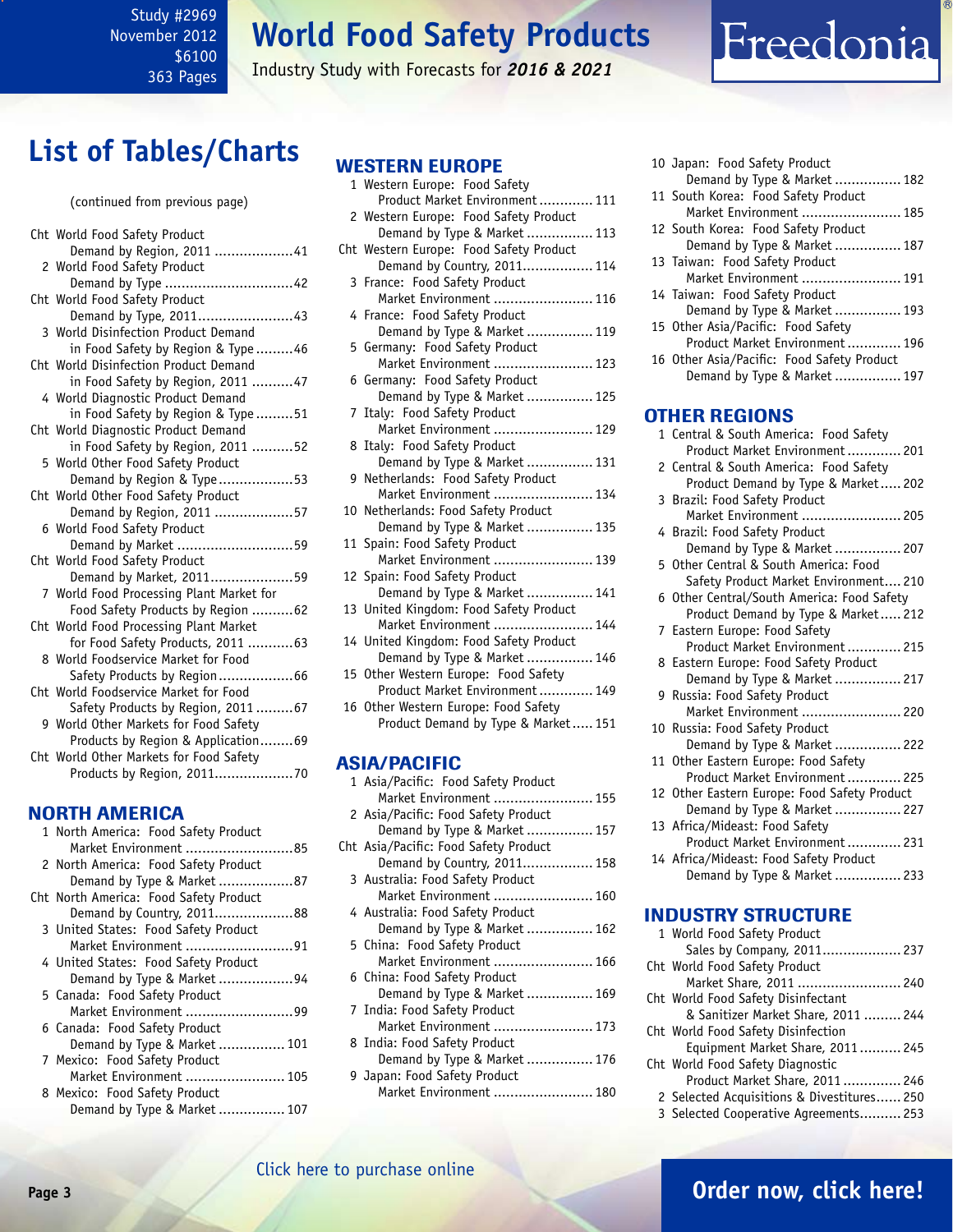## **World Food Safety Products**

<span id="page-3-0"></span>Study #2969 November 2012 \$6100 363 Pages

### Industry Study with Forecasts for *2016 & 2021*

*Foodborne illness outbreaks and food safety product recalls will continue to fuel demand for products used in the prevention, identification, and traceability of food contaminants.* 

### **World demand to rise 8.4% annually through 2016**

World demand for food safety products is forecast to rise 8.4 percent per year to \$18 billion in 2016. High profile international foodborne illness outbreaks, in addition to large product recalls due to food safety concerns, will continue to fuel demand as the prevention, identification, and traceability of food contaminants will remain key issues for consumers, food industry participants, and legislators. Demand for food safety products will also be boosted by the adoption of more stringent food safety regulations in both developed and developing countries. Advances will further be supported by growth in food and beverage production, and expansion in the foodservice industry, as food processing plants and foodservice establishments constitute the largest markets for food safety products.

### **Food processing plants to remain largest market**

The food processing plants segment will continue to account for the majority of the overall market for food safety products. The largest share of demand will stem from the meat, dairy, and beverage industries. Raw meat is easily contaminated during slaughter and subsequent processing, necessitating extensive food safety measures. Dairy product manufacturers will use food safety product improvements to extend dairy product shelf life, with above



average growth expected for organic dairy products. Gains in beverage applications will be fueled by investment in disinfection equipment, particularly filtration, ultraviolet, and ozone equipment, to purify water supplies.

### **Disinfection products to remain largest segment**

Disinfection products will continue to account for the largest share of the global market for food safety products, representing over one-half of total demand through the forecast period. Disinfectants and sanitizers are used at every level of food production, delivery, and preparation, reflecting the variety of potential food contamination points. Use of disinfection equipment, on the other hand, is concentrated at the food processing level. Demand for diagnostic testing products will benefit from an upsurge in the frequency of food plant inspections, in no small part due to increasingly strict food safety regulations worldwide. Demand for disposable gloves is also expected to advance rapidly, boosted by gains in foodservice applications, especially in the fast growing quick service restaurant segment. Good opportunities will exist for smart labels and tags, driven by the rapid adoption of new smart label technology in food packaging and heightened emphasis on traceability in the food supply chain.

Freedonia

Copyright 2012 The Freedonia Group, Inc.

### **Page 4 [Order now, click here!](#page-6-0)**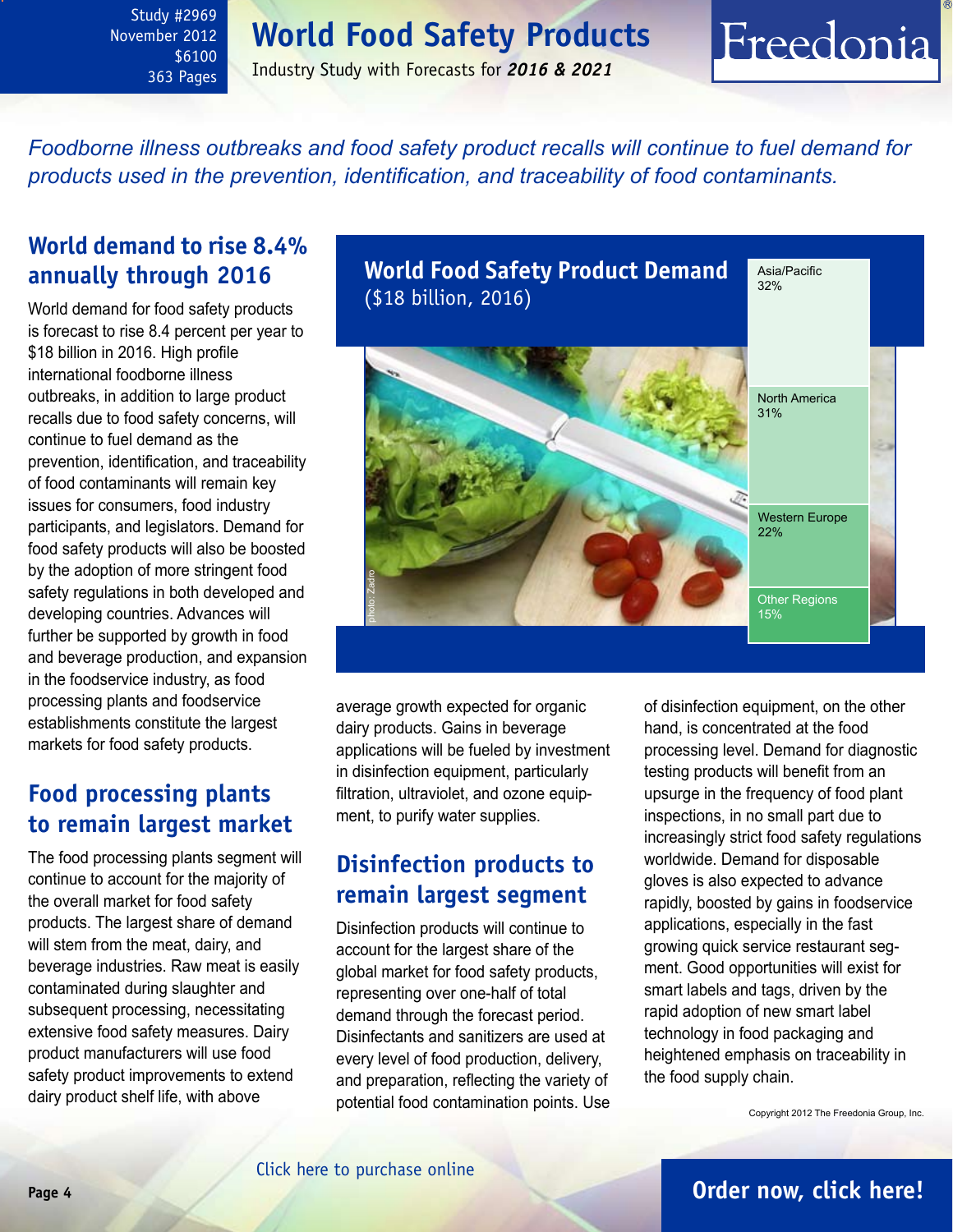## **World Food Safety Products**

Industry Study with Forecasts for *2016 & 2021*

## **Sample Text, Table & Chart**

<span id="page-4-0"></span>Study #2969 November 2012

> \$6100 363 Pages

### **TABLE VI-4**

#### **AUSTRALIA: FOOD SAFETY PRODUCT DEMAND BY TYPE & MARKET (million US dollars)**

Freedonia



### [Click here to purchase online](http://www.freedoniagroup.com/DocumentDetails.aspx?Referrerid=FM-Bro&StudyID=2969)

### **Page 5 [Order now, click here!](#page-6-0)**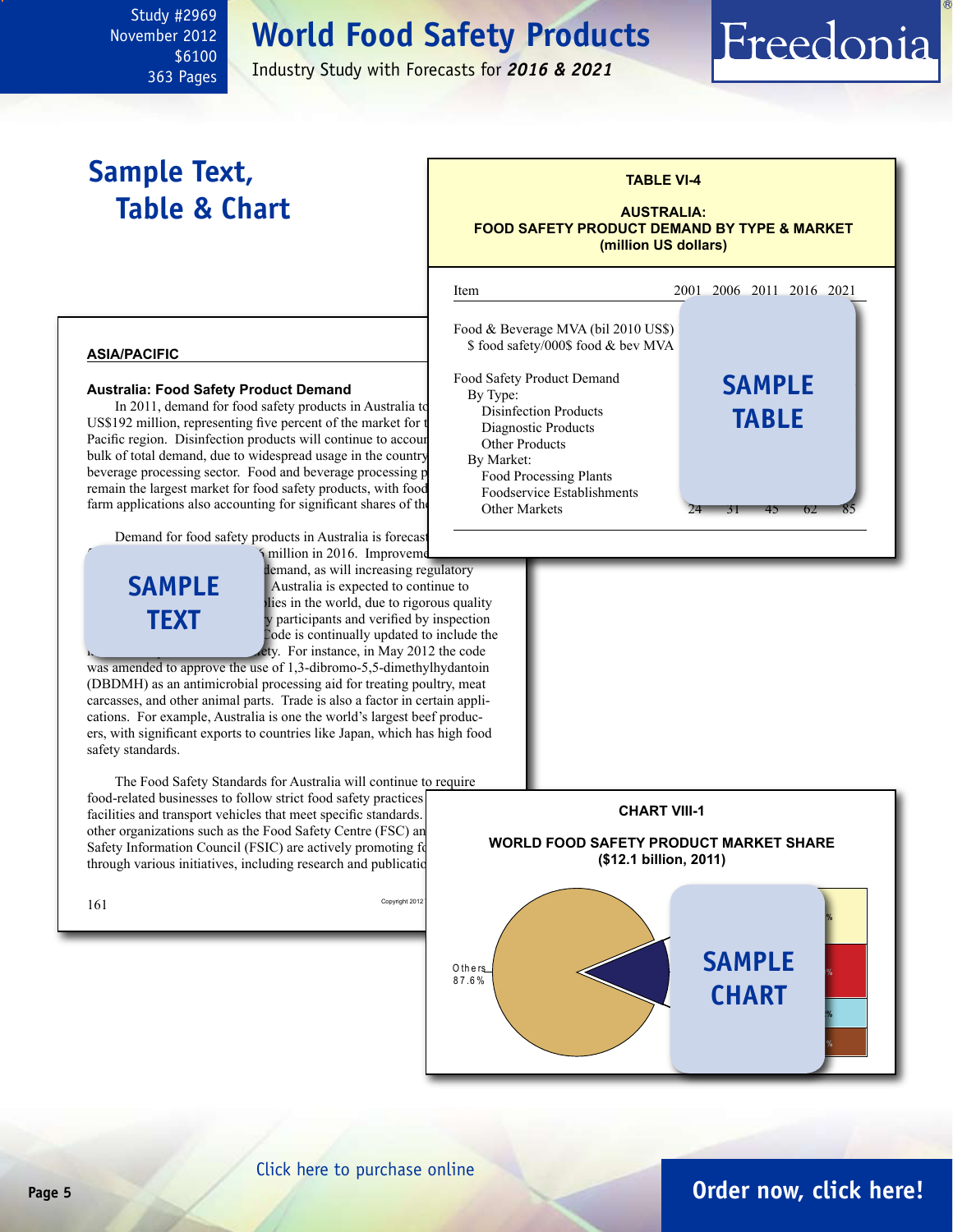## **World Food Safety Products**

Industry Study with Forecasts for *2016 & 2021*

## **Sample Profile, Table & Forecast**

<span id="page-5-0"></span>Study #2969 November 2012

> \$6100 363 Pages

### **TABLE VI-3 AUSTRALIA: FOOD SAFETY PRODUCT MARKET ENVIRONMENT (billion 2010 US dollars)** i Item 2001 2006 2011 2016 2021 Population (million persons) \$ GDP/capita Gross Domestic Product Personal Consumption Expenditures Agricultural Value Added Food/Bev Manufacturing Value Adde Foodservice Revenues (bil US\$) Food Safety Product Demand (mil US % Australia **sample table**

A/P Food Safety Products (mil US\$) 1540 2265 3530 5800 9500

#### **COMPANY PROFILES**

**BioControl Systems Incorporated** 12822 Southeast 32nd Street, Suite 100 Bellevue, WA <sup>e</sup> 425-603-1123 http://www.bio

Annual Sales: Employment:

**sample profile**

Key Products: pathogen detection systems and hygiene monitoring test systems

BioControl Systems is a worldwide producer of industrial microbiology testing products. The privately held company primarily serves the food testing market.

The Company's food safety products include pathogen detection systems and hygiene monitoring products. Among BioControl Systems' rapid pathogen tests are the TRANSIA, ASSURANCE, SIMPLATE, VIP, and 1-2 TEST brands. TRANSIA pathogen tests from the Company are available for *Staphylococcal enterotoxins, E. coli O157:H7, Campylobacter, Listeria,* and *Salmonella*. It's ASSURANCE pathogen tests are available in enzyme immunoassay (EIA) and Genetic Detection System (GDS) types. Among these products, ASSURANCE EIA tests for *Campylobacter, Listeria, Salmonella,* and *E. coli O157: H7* feature EIA technology. ASSURANCE GDS tests are used to detect *Campylobacter, E. coli, Listeria, Shiga toxins,* and *Salmonella*. The Company also creates SIMPLATE tests, which use a nutritionally defined formulation to detect the presence of *Campylobacter, E. coli*, coliforms, yeast, and mold. Other pathogen tests from. BioControl Systems include VIP GOLD rapid visual immunoprecipitate assays for *Salmonella, Listeria,* and *E. coli O157:H7* that are self-contained and

268 Copyright 2012 The Freedonia Group, Inc.

"Foodservice revenues in Australia are projected to increase 3.3 percent annually to US\$33 billion in 2016. Overall economic expansion and increases in consumer spending will support advances in away-from-home food expenditures. The fastest growth will be seen in quick service restaurants, based on the convenience and value emphasis of these establishments. However, factors that will moderate gains in that segment include ..." --Section VI, pg. 160

Freedonia

### **Page 6 [Order now, click here!](#page-6-0)**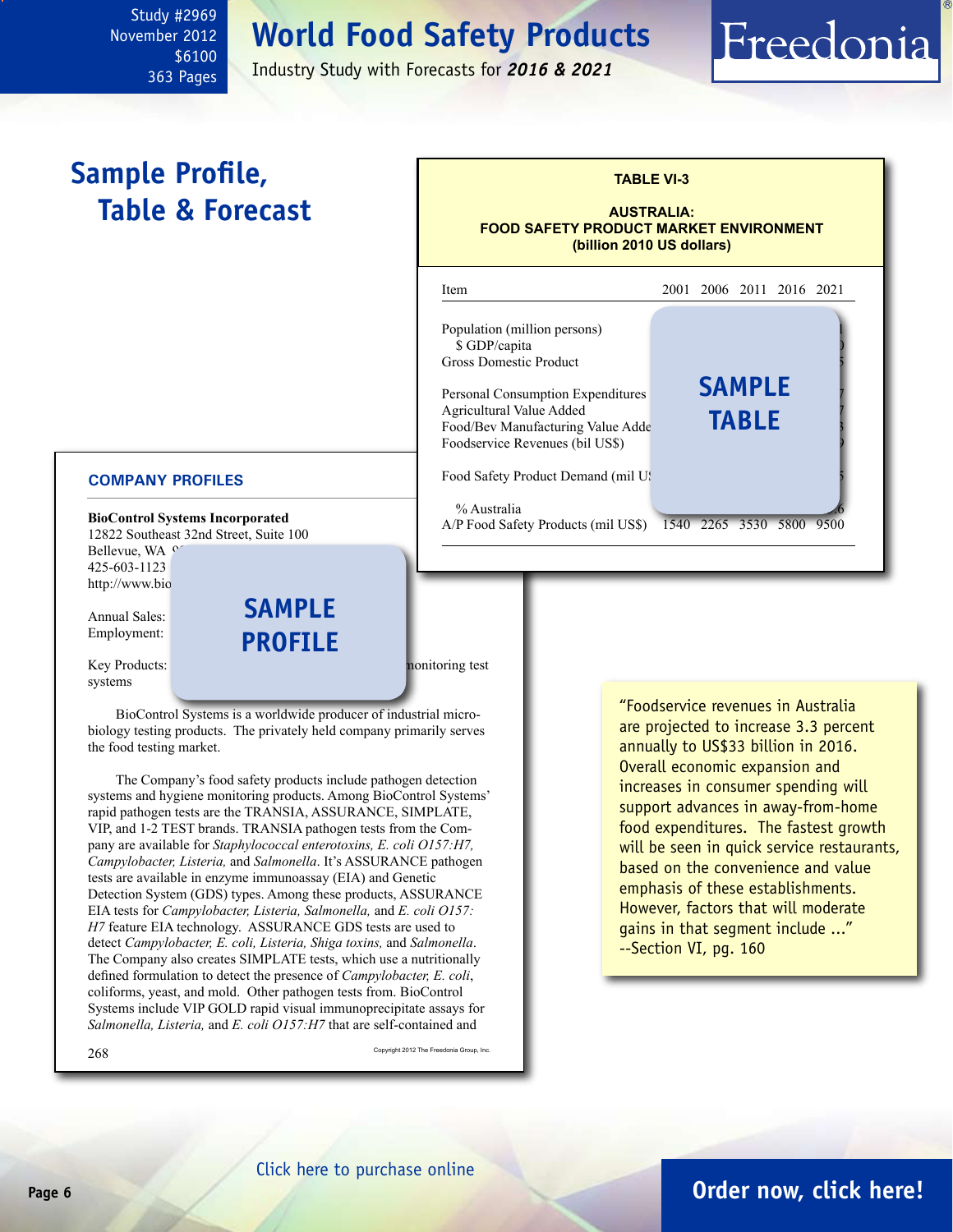### <span id="page-6-0"></span>**ORDER INFORMATION**

**Five Convenient Ways to Order**

INDUSTRY MARKET RESEARCH FOR BUSINESS LEADERS, STRATEGISTS, DECISION MAKERS

# Freedonia

**ONLINE: [www.freedoniagroup.com](http://www.freedoniagroup.com/DocumentDetails.aspx?Referrerid=FM-Bro&StudyID=2969)**

**MAIL: Print out and complete the order form and send to The Freedonia Group (see address at the bottom of this form)**

**PHONE: Call toll free, 800.927.5900 (US) or +1 440.684.9600**

**FAX: +1 440.646.0484 (US)**

**EMAIL: [info@freedoniagroup.com](mailto:info@freedoniagroup.com)**

#### **Free Handling & Shipping**

**There is NO charge for handling or UPS shipping in the US. Expect delivery in 3 to 5 business days. Outside the US, Freedonia provides free airmail service. Express delivery is available at cost.**

#### **Orders Outside of the US**

**Checks must be made payable in US funds, drawn against a US bank and mailed directly to The Freedonia Group. For wire transfers please contact our customer service department at info@ freedoniagroup.com. Credit cards accepted.**

#### **Credit Card Orders**

**For convenience, Freedonia accepts American Express, MasterCard or Visa. Credit card purchases must include account number, expiration date and authorized signature.**

#### **Save 15%**

**If you order three (3) different titles at the same time, you can receive a 15% discount. If your order is accompanied by a check or wire transfer, you may take a 5% cash discount (discounts do not apply to Corporate Use Licenses).**

#### **Corporate Use License**

**Now every decision maker in your organization can act on the key intelligence found in all Freedonia studies. For an additional \$2600, companies receive unlimited use of an electronic version (PDF) of the study. Place it on your intranet, e-mail it to coworkers around the world, or print it as many times as you like,** 

### [Click here to learn more about](http://www.freedoniagroup.com/pdf/FreedoniaCULBro.pdf)  [the Corporate Use License](http://www.freedoniagroup.com/pdf/FreedoniaCULBro.pdf)

| <b>ORDER FORM</b><br><b>F-WEB.2969</b>                                                                                                                                                                                         | Name experience and the second contract of the second contract of the second contract of the second contract of the second contract of the second contract of the second contract of the second contract of the second contrac       |
|--------------------------------------------------------------------------------------------------------------------------------------------------------------------------------------------------------------------------------|--------------------------------------------------------------------------------------------------------------------------------------------------------------------------------------------------------------------------------------|
|                                                                                                                                                                                                                                |                                                                                                                                                                                                                                      |
|                                                                                                                                                                                                                                |                                                                                                                                                                                                                                      |
|                                                                                                                                                                                                                                |                                                                                                                                                                                                                                      |
| $+$ \$2600<br>Corporate Use License (add to study price) *<br>П                                                                                                                                                                | Company <u>the company of the company of the company of the company of the company of the company of the company of the company of the company of the company of the company of the company of the company of the company of the</u> |
| Additional Print Copies @ \$600 each *                                                                                                                                                                                         |                                                                                                                                                                                                                                      |
| Total (including selected option) \$                                                                                                                                                                                           |                                                                                                                                                                                                                                      |
| □ Enclosed is my check (5% discount) drawn on a US bank and payable to<br>The Freedonia Group, Inc., in US funds (Ohio residents add 7.75% sales tax)                                                                          | Street (No PO Box please)                                                                                                                                                                                                            |
|                                                                                                                                                                                                                                |                                                                                                                                                                                                                                      |
| □ Bill my company □ American Express □ MasterCard □ Visa                                                                                                                                                                       | City/State/Zip                                                                                                                                                                                                                       |
| <b>MM</b><br>YY                                                                                                                                                                                                                |                                                                                                                                                                                                                                      |
| Credit Card #<br><b>Expiration Date</b>                                                                                                                                                                                        |                                                                                                                                                                                                                                      |
| Signature experience and the state of the state of the state of the state of the state of the state of the state of the state of the state of the state of the state of the state of the state of the state of the state of th |                                                                                                                                                                                                                                      |

**\* Please check appropriate option and sign below to order an electronic version of the study.**

#### **Corporate Use License Agreement**

**The above captioned study may be stored on the company's intranet or shared directory, available to company employees. Copies of the study may be made, but the undersigned represents that distribution of the study will be limited to employees of the company.**

### **Individual Use License Agreement**

**The undersigned hereby represents that the above captioned study will be used by only \_\_\_ individual(s) who are employees of the company and that the study will not be loaded on a network for multiple users. In the event that usage of the study changes, the Company will promptly notify Freedonia of such change and will pay to Freedonia the appropriate fee based on Freedonia's standard fee schedule then in effect. Note: Entire company corporate use license, add \$2600; one additional user, add \$600; two additional users, add \$1200; three additional users, add \$1800.**

**Signature Signature**

**The Freedonia Group, Inc. 767 Beta Drive • Cleveland, OH • 44143-2326 • USA • [Web site: www.freedoniagroup.com](http://www.freedoniagroup.com/Home.aspx?ReferrerId=FM-Bro) Tel US: 800.927.5900 or +1 440.684.9600 • Fax: +1 440.646.0484 • [e-mail: info@freedoniagroup.com](mailto:info@freedoniagroup.com)**